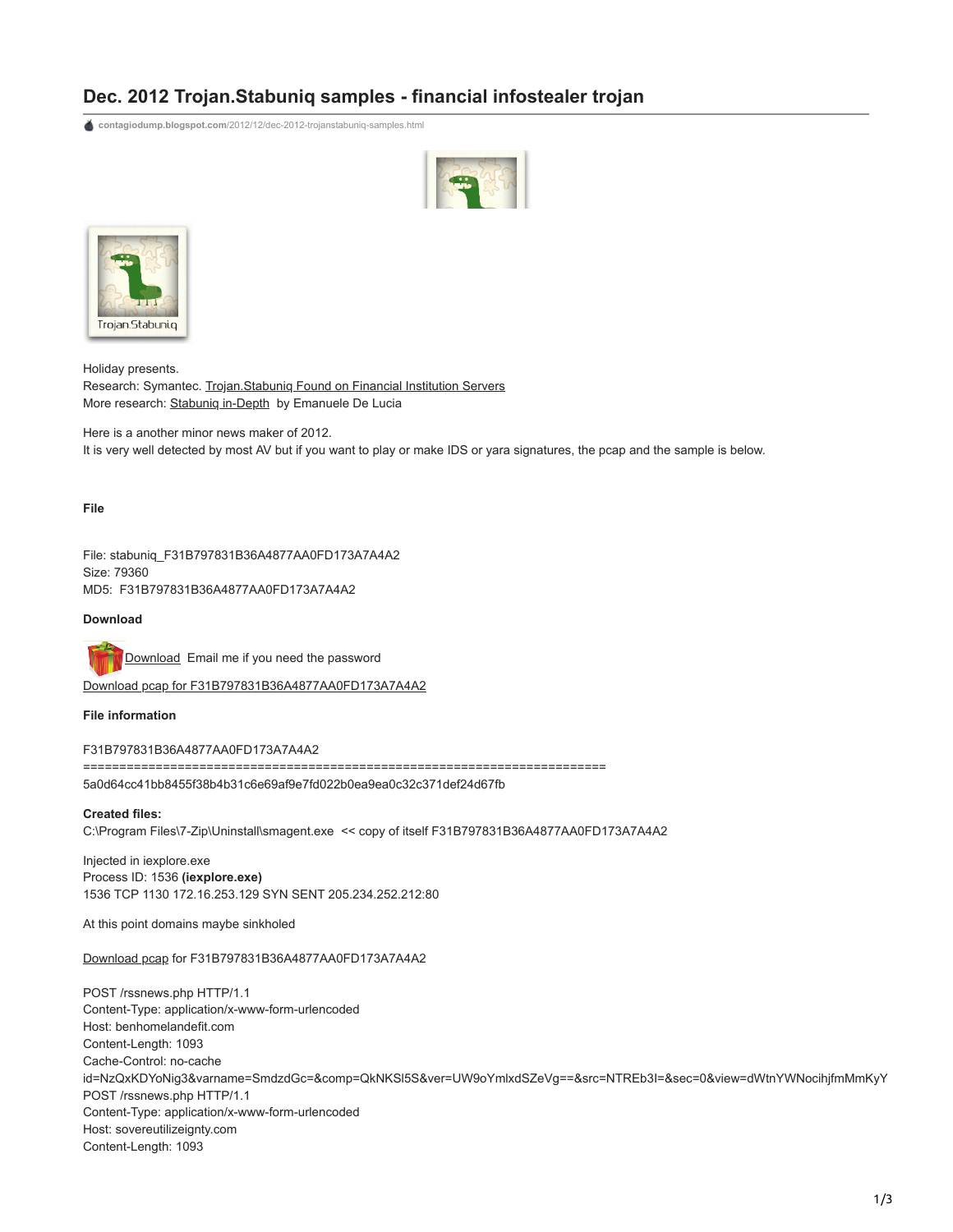Cache-Control: no-cache

id=NzQxKDYoNig3&varname=SmdzdGc=&comp=QkNKSl5S&ver=UW9oYmlxdSZeVg==&src=NTREb3I=&sec=0&view=dWtnYWNocihjfmMmKyY \$2jX

## **[The following information is from Symantec: http://www.symantec.com/security\\_response/writeup.jsp?docid=2012-121809-2437-](http://www.symantec.com/security_response/writeup.jsp?docid=2012-121809-2437-99&tabid=2) 99&tabid=2**

When the Trojan is executed, it may create the following files: %ProgramFiles%\[FOLDER NAME ONE]\[FOLDER NAME TWO]\acroiehelper.exe %ProgramFiles%\[FOLDER NAME ONE]\[FOLDER NAME TWO]\groovemonitor.exe %ProgramFiles%\[FOLDER NAME ONE]\[FOLDER NAME TWO]\issch.exe %ProgramFiles%\[FOLDER NAME ONE]\[FOLDER NAME TWO]\jqs.exe %ProgramFiles%\[FOLDER NAME ONE]\[FOLDER NAME TWO]\smagent.exe The variable [FOLDER NAME ONE] may be one of the following:

AcroIEHelper Module GrooveMonitor Utility InstallShield Update Service Scheduler Java Quick Starter SoundMAX service agent

The variable [FOLDER NAME TWO] may be one of the following: Bin Helper Installer Uninstall

Update

Next, the Trojan creates the following registry entries so that it runs every time Windows starts: HKEY\_CURRENT\_USER\Software\Microsoft\Windows\CurrentVersion\Run\"[RANDOM GUID]" = "[FILE NAME]" HKEY\_LOCAL\_MACHINE\SOFTWARE\Microsoft\Windows\CurrentVersion\Run\"[RANDOM GUID]" = "[FILE NAME]" HKEY\_USERS\.DEFAULT\Software\Microsoft\Windows\CurrentVersion\Run\"[RANDOM GUID]" = "[FILE NAME]" The Trojan then creates the following registry entry: HKEY\_CURRENT\_USER\Software\Stability Software\"Uniq" = "[RANDOM GUID]" Next, the Trojan may collect the following information from the compromised computer: Architecture type Computer name File name of the threat IP address Operating system version Operating system service pack version, if installed Running processes

The Trojan may then send the stolen information to the following remote locations: anatwriteromist.com bbcnews192.com belsaw920.com benhomelandefit.com midfielderguin.com prominentpirsa.com sovereutilizeignty.com yolanda911.com

## **Automatic scans**

<https://www.virustotal.com/file/5a0d64cc41bb8455f38b4b31c6e69af9e7fd022b0ea9ea0c32c371def24d67fb/analysis/> SHA256: 5a0d64cc41bb8455f38b4b31c6e69af9e7fd022b0ea9ea0c32c371def24d67fb SHA1: 17db1bbaa1bf1b920e47b28c3050cbff83ab16de MD5: f31b797831b36a4877aa0fd173a7a4a2 File size: 77.5 KB ( 79360 bytes ) File name: vti-rescan File type: Win32 EXE Tags: peexe armadillo Detection ratio: 28 / 45 Analysis date: 2012-12-21 13:48:23 UTC ( 2 days, 16 hours ago )